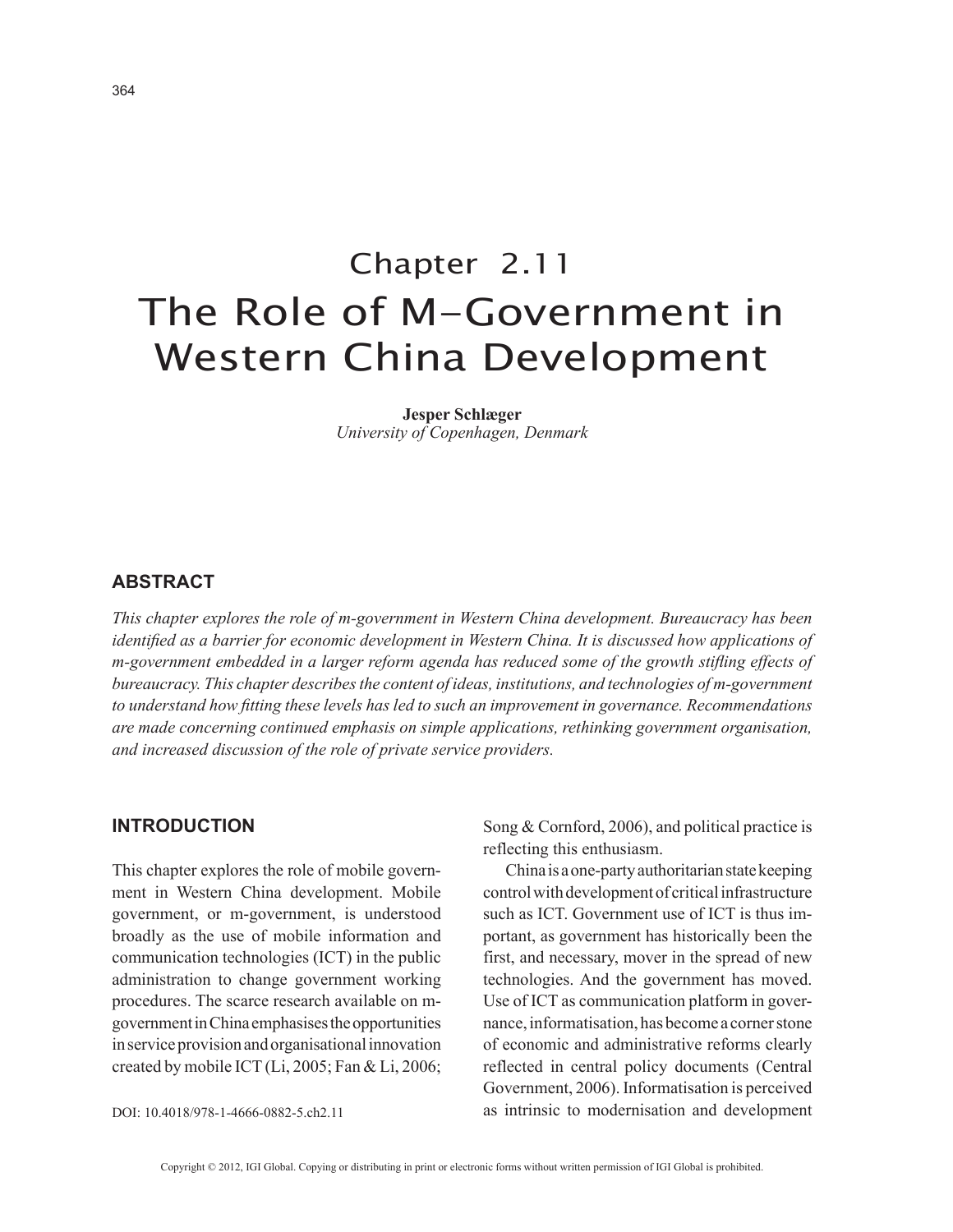processes, and large investments have been made to build ICT infrastructure with the long term objective of maintaining momentum in China's unprecedented economic growth.

M-government applications entered the Chinese scene around 2003, when the government used SMS (Short Message Service) to communicate with people during the SARS (Severe Acute Respiratory Syndrome) outbreak. The short timespan considered, m-government has already seen some important applications, primarily in the more developed coastal provinces. Large cities such as Beijing, Shanghai, and Guangzhou have implemented urban management networks that imply fundamental changes in both ways of thinking and doing government (Song & Cornford, 2006). In rural areas things have also changed, even if on a more modest scale. SMS services such as weather forecasts and news about agricultural technology have helped farmers optimise their production and reduce waste of crops resulting from unforeseen weather changes. These mgovernment applications do not stand alone, but come in a multi channel package with other ICT mediated government services such as radio and TV broadcasts and telephone hotlines.

The economic growth in China has been unevenly distributed. Coastal China has seen impressive growth rates, while Western China has been left behind. Policies have been implemented to enhance development of Western China, and new ICT adds important dynamics to these policies. Researchers have been discussing the "e-transformation" of Western China referring to the use of new ICT to promote more flexible markets and enhance economic development potential of the region (Davison, et al., 2005). One of the barriers to development they found was that "bureaucracy can be stifling" (Davison, et al., 2005: 65). This chapter takes up the discussion of how bureaucracy has been made more service oriented and less stifling through the application of m-government solutions, thereby diminishing a barrier for development in Western China.

The structure of this chapter is as follows: First, a digital governance analytical framework is presented. Then, the analytical background of Western China is described. Following, the technologies, ideas, and institutions shaping the context for m-government are analysed. In each part it is discussed how fit between these levels can be attained. On this basis questions for further research are raised. Finally, conclusions on the role of m-government in Western China development are made.

## **DIGITAL GOVERNANCE MODEL**

In this section, we discuss how to understand the role of mobile ICT in processes of institutional change. The theoretical challenge is to capture the importance of ICT without claiming that application of a particular technology will lead to a particular outcome. This can be achieved by constructing a theory that focuses on how the interplay between ideas, institutions, and technologies shapes the opportunity structures for powerful actors. Below, such a theoretical model will be proposed. We take the point of departure in technologies.

An apparent feature of m-government is the use of a particular set of technologies namely mobile ICT. Technology is "the use of scientific knowledge to specify ways of doing things in a reproducible manner" and the artefacts used in the process (Castells, 2000: 28). In this definition technology encompasses technical infrastructure such as e.g. mobile handsets, and transmitting devices, as well as the specialised knowledge about how mobile communication is achieved exemplified by technical knowledge held by engineers and technical personnel of government and in particular in telecommunication companies.

A theory of m-government should lead to an understanding of the mobile technologies. On the other hand, focusing solely on the technological component would likely lead to the technological